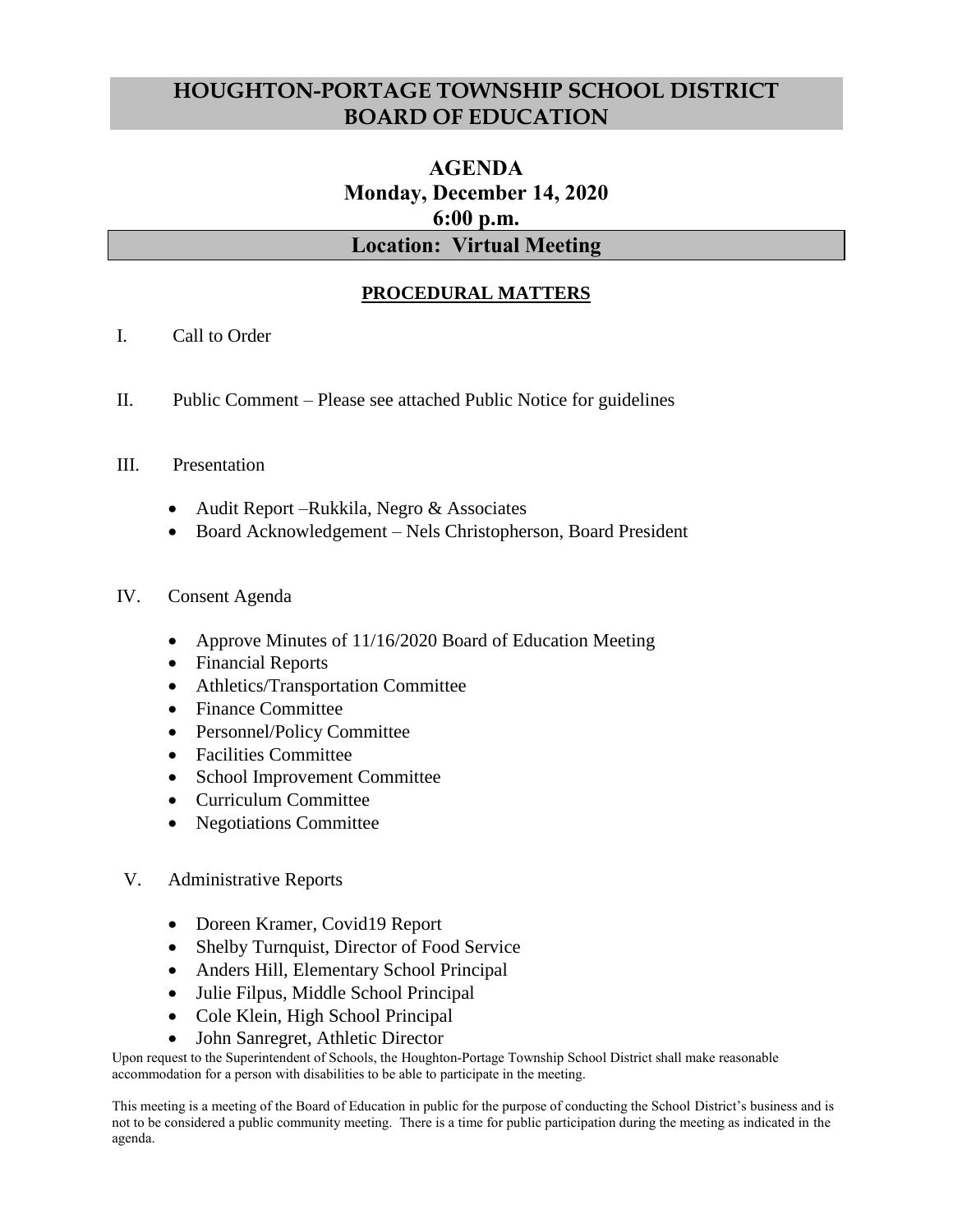**Page 2 Board Agenda – 12/14/2020**

#### VI. MASB, MASA & CCASB Reports

- VII. Discussion Items
	- 1. 2019-20 Audit Sara Marcotte

#### VIII. Action Items

- 1. Resolution to Accept Covid19 instructional delivery method
- 2. Resolution to Accept 2019-2020 Audit Report
- 3. Resolution to Request Summer Tax Collection
- 4. Resolution to Accept Policy 8450.05, Special Update November 2020 New EMERGENCY TEMPORARY TELECOMMUTING POLICY (ETTP)
- IX. Adjournment

Upon request to the Superintendent of Schools, the Houghton-Portage Township School District shall make reasonable accommodation for a person with disabilities to be able to participate in the meeting.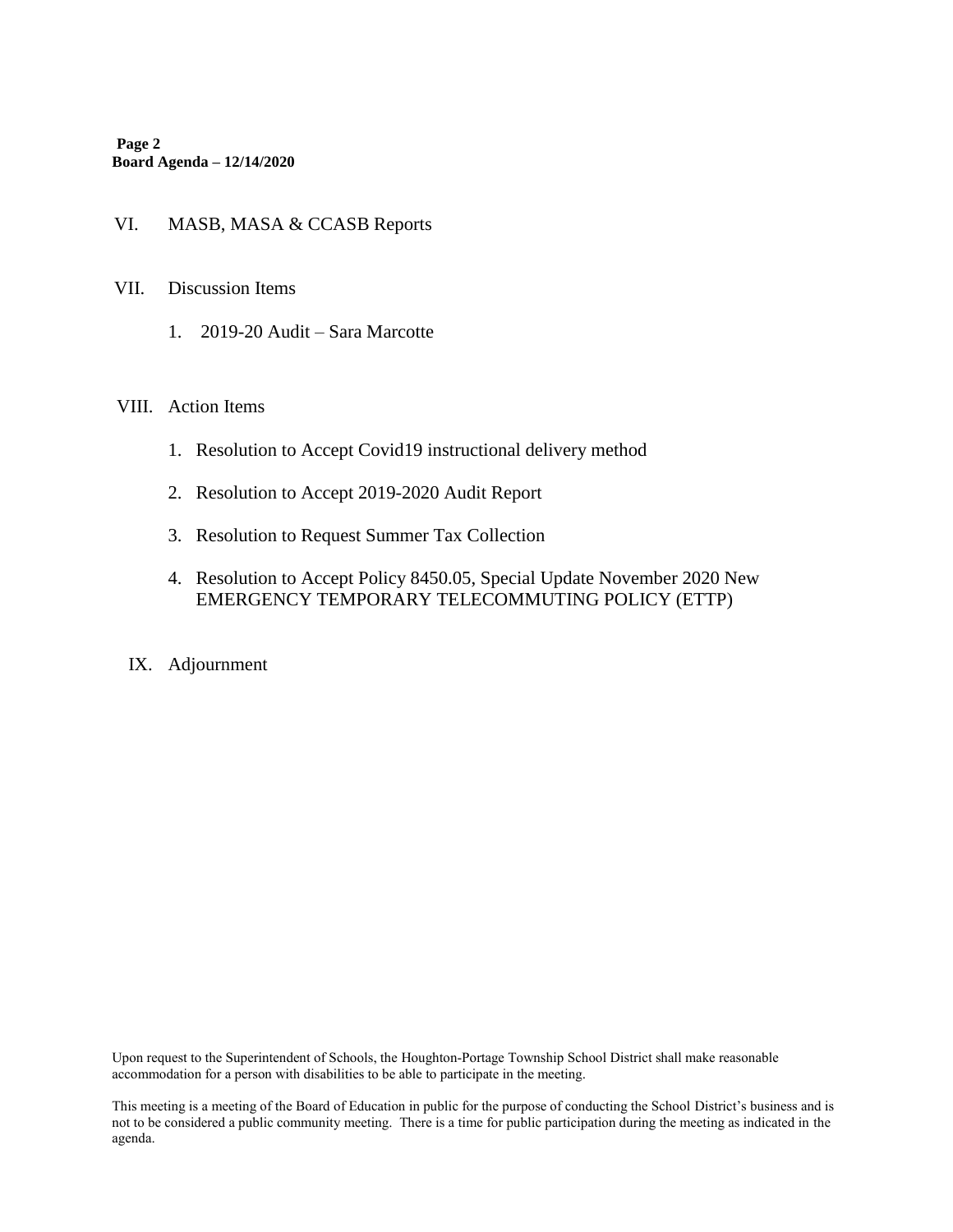#### **DISCUSSION ITEMS**

#### **1. 2019-2020 Audit – Sara Marcotte**

The audit was sent electronically in the Board of Education Board meeting packet to Board members. Mrs. Marcotte, our business manager, will be available to answer any questions you may have.

### **ACTION ITEMS**

#### **1. Resolution to Approve the Covid19 instructional delivery method**

At the time of the Board meeting, Ms. Kramer will ask for approval of Reconfirm instructional delivery method: The Houghton-Portage Township School District is providing face-to-face instruction and remote learning options K-12

#### **2. Resolution to Approve 2019-2020 Audit Report**

At the time of the Board meeting, I will request that the Board approve the 2019-2020 audit, prepared by the accounting firm of Rukkila, Negro & Associates.

#### **3. Resolution to Request Summer Tax Collection**

At the time of the Board meeting, Mrs. Marcotte will present a standard resolution, which allows the Board to request summer tax collections from both the City of Houghton and Portage Township, as they have done for a number of years.

### **4. Resolution to Accept Policy 8450.05, Special Update November 2020 New EMERGENCY TEMPORARY TELECOMMUTING POLICY (ETTP)**

At the time of the Board meeting, Ms. Kramer will ask for approval of Policy 8450.05, Special Update November 2020 New EMERGENCY TEMPORARY TELECOMMUTING POLICY (ETTP)

Upon request to the Superintendent of Schools, the Houghton-Portage Township School District shall make reasonable accommodation for a person with disabilities to be able to participate in the meeting.

This meeting is a meeting of the Board of Education in public for the purpose of conducting the School District's business and is not to be considered a public community meeting. There is a time for public participation during the meeting as indicated in the agenda.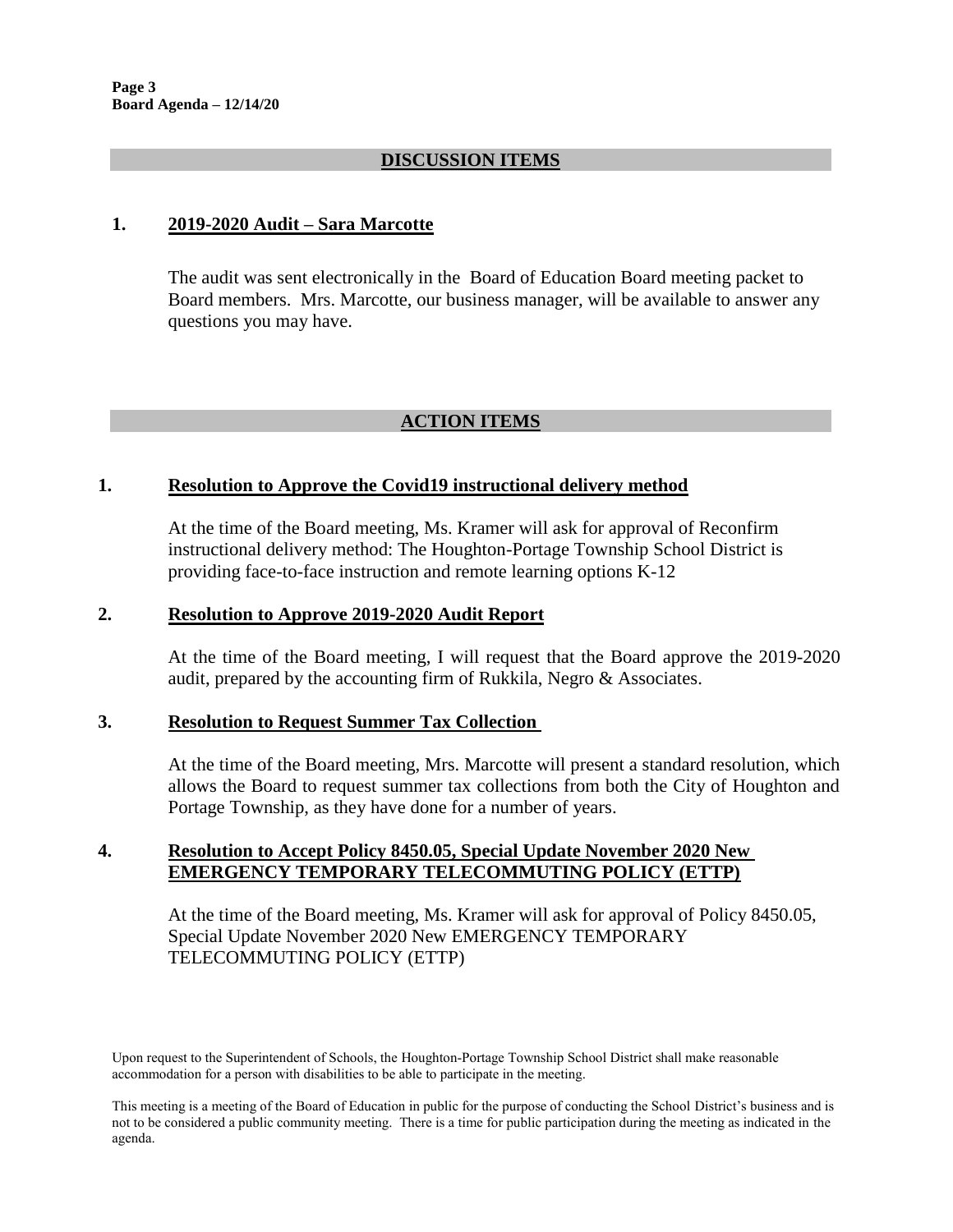Monday, December 14, 2020 Houghton-Portage Township Board of Education Virtual Meeting at 6:00 p.m.

- Community members must register to participate in the public comment period of the meeting. Individuals who wish to make a public comment at this meeting must notify Colette Patchin at [cpatchin@hpts.us](mailto:cpatchin@hpts.us) to register for public comment.
- Community members must remain muted until the listed registered community members are given an opportunity to address the board during public comment. **Below is information to attend the December 14, 2020 Virtual Board Meeting with Zoom:**

Topic: HPTS School Board Meeting Time: Dec 14, 2020 06:00 PM Eastern Time (US and Canada)

Join Zoom Meeting https://us02web.zoom.us/j/85305583787?pwd=THErY2MyN1V6OXNTd2hOMndvdEo1 OT<sub>09</sub>

Meeting ID: 853 0558 3787 Passcode: LVPc3w One tap mobile +13126266799,,85305583787#,,,,,,0#,,375752# US (Chicago) +16465588656,,85305583787#,,,,,,0#,,375752# US (New York)

Meeting ID: 853 0558 3787 Passcode: 375752 Find your local number: https://us02web.zoom.us/u/kdUeysOdV9

Following Board policy, full policy 0167.3 can be found on our website [www.hpts.us.](http://www.hpts.us/), we remind participants of the following procedures:

- Participants must be recognized by the presiding officer and will be requested to preface their comments by an announcement of their name; address; and group affiliation, if and when appropriate.
- $\bullet$  Each statement made by a participant shall be limited to five (5) minutes duration.
- Participants shall direct all comments to the Board and not to staff or other participants. Personal attacks against Board members or staff members will not be tolerated.
- No participant may speak more than once.

Upon request to the Superintendent of Schools, the Houghton-Portage Township School District shall make reasonable accommodation for a person with disabilities to be able to participate in the meeting.